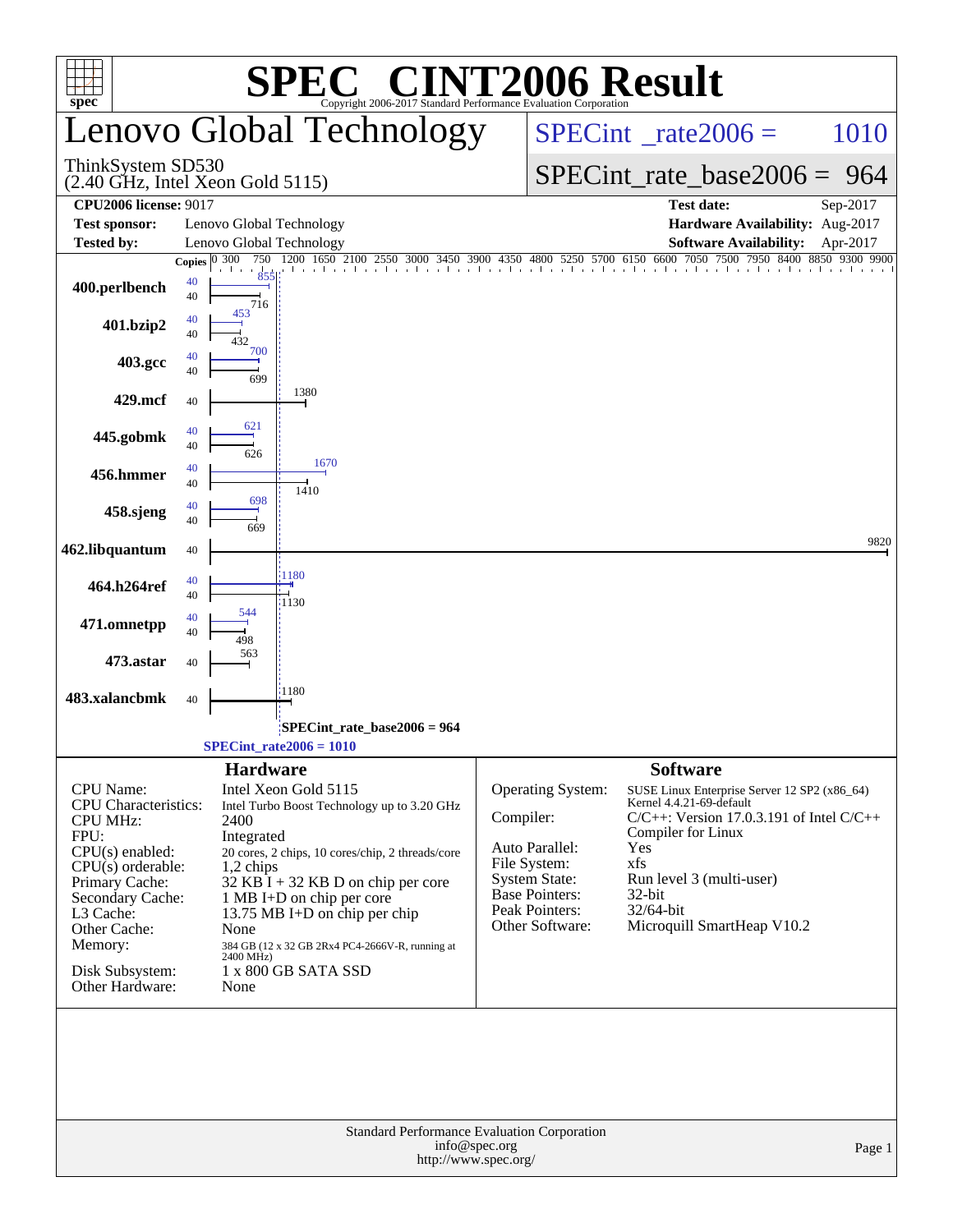

## enovo Global Technology

#### ThinkSystem SD530

(2.40 GHz, Intel Xeon Gold 5115)

 $SPECTnt_rate2006 = 1010$ 

#### [SPECint\\_rate\\_base2006 =](http://www.spec.org/auto/cpu2006/Docs/result-fields.html#SPECintratebase2006) 964

**[Test sponsor:](http://www.spec.org/auto/cpu2006/Docs/result-fields.html#Testsponsor)** Lenovo Global Technology **[Hardware Availability:](http://www.spec.org/auto/cpu2006/Docs/result-fields.html#HardwareAvailability)** Aug-2017

**[CPU2006 license:](http://www.spec.org/auto/cpu2006/Docs/result-fields.html#CPU2006license)** 9017 **[Test date:](http://www.spec.org/auto/cpu2006/Docs/result-fields.html#Testdate)** Sep-2017 **[Tested by:](http://www.spec.org/auto/cpu2006/Docs/result-fields.html#Testedby)** Lenovo Global Technology **[Software Availability:](http://www.spec.org/auto/cpu2006/Docs/result-fields.html#SoftwareAvailability)** Apr-2017

#### **[Results Table](http://www.spec.org/auto/cpu2006/Docs/result-fields.html#ResultsTable)**

|                    | <b>Base</b>   |                |       |                |             |                |       | <b>Peak</b>   |                |              |                                                                                                          |              |                |              |
|--------------------|---------------|----------------|-------|----------------|-------------|----------------|-------|---------------|----------------|--------------|----------------------------------------------------------------------------------------------------------|--------------|----------------|--------------|
| <b>Benchmark</b>   | <b>Copies</b> | <b>Seconds</b> | Ratio | <b>Seconds</b> | Ratio       | <b>Seconds</b> | Ratio | <b>Copies</b> | <b>Seconds</b> | <b>Ratio</b> | <b>Seconds</b>                                                                                           | <b>Ratio</b> | <b>Seconds</b> | <b>Ratio</b> |
| 400.perlbench      | 40            | 545            | 717   | 546            | <u>716 </u> | 547            | 714I  | 40            | 460            | 850          | 457                                                                                                      | 855          | 457            | 855          |
| 401.bzip2          | 40            | 898            | 430   | 894            | 432         | 889            | 434   | 40            | 852            | 453          | 855                                                                                                      | 452          | 852            | 453          |
| $403.\mathrm{gcc}$ | 40            | 462            | 696   | 460            | 700         | 461            | 699   | 40            | 460            | 700          | 461                                                                                                      | 698          | 458            | 703          |
| $429$ .mcf         | 40            | 265            | 1380  | 265            | 1380        | 264            | 1380l | 40            | 265            | 1380         | 265                                                                                                      | 1380         | 264            | 1380         |
| $445$ .gobmk       | 40            | 670            | 626   | 672            | 625         | 670            | 626   | 40            | 675            | 622          | 675                                                                                                      | 62           | 675            | 621          |
| 456.hmmer          | 40            | 266            | 1400  | 265            | 1410        | 264            | 1420  | 40            | 224            | 1670         | 223                                                                                                      | 1670         | 223            | 1680         |
| $458$ .sjeng       | 40            | 722            | 670   | 724            | 669         | 723            | 669   | 40            | 694            | 698          | 695                                                                                                      | 697          | 694            | 698          |
| 462.libquantum     | 40            | 84.4           | 9820  | 84.5           | 9810        | 84.4           | 9820  | 40            | 84.4           | 9820         | 84.5                                                                                                     | 9810         | 84.4           | 9820         |
| 464.h264ref        | 40            | 781            | 1130  | 782            | 1130        | 782            | 1130  | 40            | 737            | 1200         | 751                                                                                                      | 1180         | 762            | 1160         |
| 471.omnetpp        | 40            | 502            | 498   | 502            | 498         | 501            | 499   | 40            | 460            | 543          | 460                                                                                                      | 544          | 460            | 544          |
| $473$ . astar      | 40            | 498            | 563   | 499            | 563         | 498            | 563   | 40            | 498            | 563          | 499                                                                                                      | 563          | 498            | 563          |
| 483.xalancbmk      | 40            | 235            | 1180  | 235            | 1170        | 235            | 1180  | 40            | 235            | 1180         | 235                                                                                                      | 1170         | 235            | 1180         |
|                    |               |                |       |                |             |                |       |               |                |              | Results appear in the order in which they were run. Bold underlined text indicates a median measurement. |              |                |              |

#### **[Submit Notes](http://www.spec.org/auto/cpu2006/Docs/result-fields.html#SubmitNotes)**

 The numactl mechanism was used to bind copies to processors. The config file option 'submit' was used to generate numactl commands to bind each copy to a specific processor. For details, please see the config file.

#### **[Operating System Notes](http://www.spec.org/auto/cpu2006/Docs/result-fields.html#OperatingSystemNotes)**

Stack size set to unlimited using "ulimit -s unlimited"

#### **[Platform Notes](http://www.spec.org/auto/cpu2006/Docs/result-fields.html#PlatformNotes)**

BIOS Configuration: Choose Operating Mode set to Maximum Performance SNC set to Enable Execute Disable Bit set to Disable DCU Streamer Prefetcher set to Disable Uncore Frequency Scaling set to Disable Stale AtoS set to Enable LLC dead line alloc set to Disable Sysinfo program /home/cpu2006-1.2-ic17.0u3-QYC/config/sysinfo.rev6993 Revision 6993 of 2015-11-06 (b5e8d4b4eb51ed28d7f98696cbe290c1) running on stark-02-03 Wed Sep 13 16:55:50 2017

 This section contains SUT (System Under Test) info as seen by some common utilities. To remove or add to this section, see: <http://www.spec.org/cpu2006/Docs/config.html#sysinfo>

From /proc/cpuinfo

Continued on next page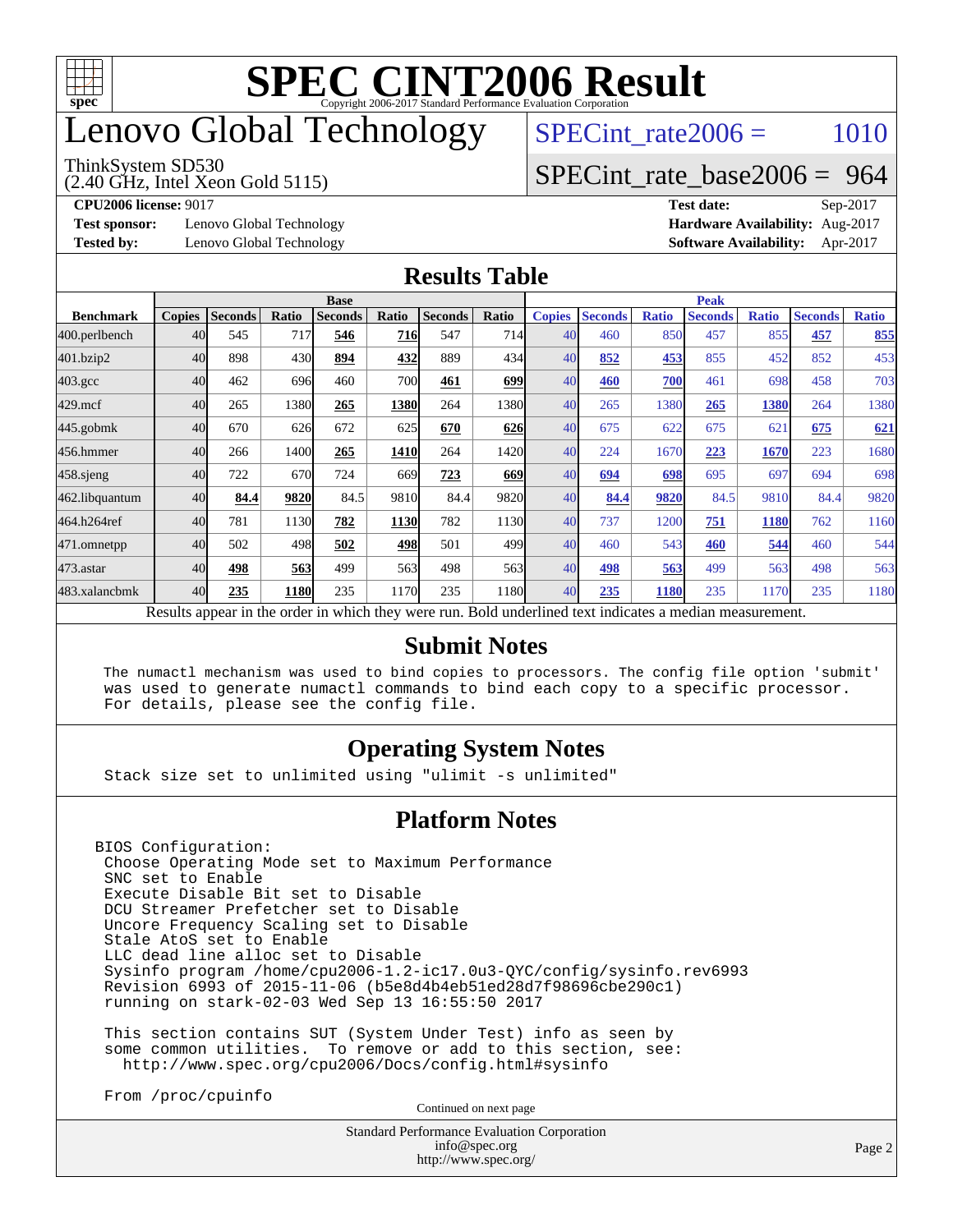

## enovo Global Technology

SPECint rate $2006 = 1010$ 

(2.40 GHz, Intel Xeon Gold 5115) ThinkSystem SD530

[SPECint\\_rate\\_base2006 =](http://www.spec.org/auto/cpu2006/Docs/result-fields.html#SPECintratebase2006) 964

**[Test sponsor:](http://www.spec.org/auto/cpu2006/Docs/result-fields.html#Testsponsor)** Lenovo Global Technology **[Hardware Availability:](http://www.spec.org/auto/cpu2006/Docs/result-fields.html#HardwareAvailability)** Aug-2017 **[Tested by:](http://www.spec.org/auto/cpu2006/Docs/result-fields.html#Testedby)** Lenovo Global Technology **[Software Availability:](http://www.spec.org/auto/cpu2006/Docs/result-fields.html#SoftwareAvailability)** Apr-2017

**[CPU2006 license:](http://www.spec.org/auto/cpu2006/Docs/result-fields.html#CPU2006license)** 9017 **[Test date:](http://www.spec.org/auto/cpu2006/Docs/result-fields.html#Testdate)** Sep-2017

#### **[Platform Notes \(Continued\)](http://www.spec.org/auto/cpu2006/Docs/result-fields.html#PlatformNotes)**

Standard Performance Evaluation Corporation [info@spec.org](mailto:info@spec.org) model name : Intel(R) Xeon(R) Gold 5115 CPU @ 2.40GHz 2 "physical id"s (chips) 40 "processors" cores, siblings (Caution: counting these is hw and system dependent. The following excerpts from /proc/cpuinfo might not be reliable. Use with caution.) cpu cores : 10 siblings : 20 physical 0: cores 0 1 2 3 4 8 9 10 11 12 physical 1: cores 0 1 2 3 4 8 9 10 11 12 cache size : 14080 KB From /proc/meminfo MemTotal: 395893572 kB HugePages\_Total: 0<br>Hugepagesize: 2048 kB Hugepagesize: From /etc/\*release\* /etc/\*version\* SuSE-release: SUSE Linux Enterprise Server 12 (x86\_64) VERSION = 12 PATCHLEVEL = 2 # This file is deprecated and will be removed in a future service pack or release. # Please check /etc/os-release for details about this release. os-release: NAME="SLES" VERSION="12-SP2" VERSION\_ID="12.2" PRETTY\_NAME="SUSE Linux Enterprise Server 12 SP2" ID="sles" ANSI\_COLOR="0;32" CPE\_NAME="cpe:/o:suse:sles:12:sp2" uname -a: Linux stark-02-03 4.4.21-69-default #1 SMP Tue Oct 25 10:58:20 UTC 2016 (9464f67) x86\_64 x86\_64 x86\_64 GNU/Linux run-level 3 Sep 13 16:53 SPEC is set to: /home/cpu2006-1.2-ic17.0u3-QYC Filesystem Type Size Used Avail Use% Mounted on<br>
/dev/sda4 xfs 689G 98G 592G 15% /home xfs 689G 98G 592G 15% /home Additional information from dmidecode: Warning: Use caution when you interpret this section. The 'dmidecode' program reads system data which is "intended to allow hardware to be accurately determined", but the intent may not be met, as there are frequent changes to hardware, firmware, and the "DMTF SMBIOS" standard. BIOS Lenovo -[TEE113J-1.00]- 06/03/2017 Memory: Continued on next page

<http://www.spec.org/>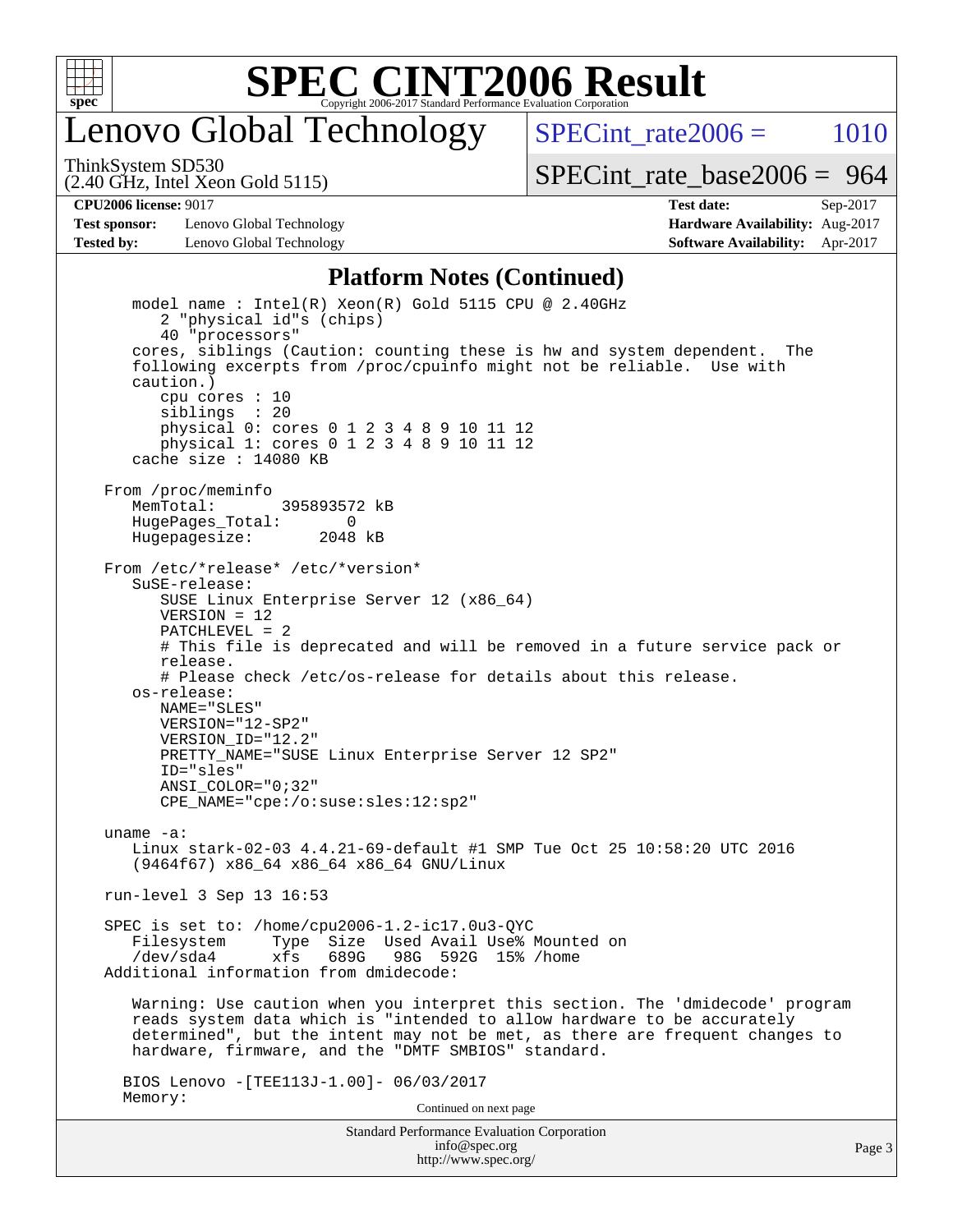

# enovo Global Technology

SPECint rate $2006 = 1010$ 

(2.40 GHz, Intel Xeon Gold 5115) ThinkSystem SD530

[SPECint\\_rate\\_base2006 =](http://www.spec.org/auto/cpu2006/Docs/result-fields.html#SPECintratebase2006) 964

**[Test sponsor:](http://www.spec.org/auto/cpu2006/Docs/result-fields.html#Testsponsor)** Lenovo Global Technology **[Hardware Availability:](http://www.spec.org/auto/cpu2006/Docs/result-fields.html#HardwareAvailability)** Aug-2017

**[CPU2006 license:](http://www.spec.org/auto/cpu2006/Docs/result-fields.html#CPU2006license)** 9017 **[Test date:](http://www.spec.org/auto/cpu2006/Docs/result-fields.html#Testdate)** Sep-2017 **[Tested by:](http://www.spec.org/auto/cpu2006/Docs/result-fields.html#Testedby)** Lenovo Global Technology **[Software Availability:](http://www.spec.org/auto/cpu2006/Docs/result-fields.html#SoftwareAvailability)** Apr-2017

#### **[Platform Notes \(Continued\)](http://www.spec.org/auto/cpu2006/Docs/result-fields.html#PlatformNotes)**

 4x NO DIMM NO DIMM 12x Samsung M393A4K40BB2-CTD 32 GB 2 rank 2666 MHz, configured at 2400 MHz

(End of data from sysinfo program)

#### **[General Notes](http://www.spec.org/auto/cpu2006/Docs/result-fields.html#GeneralNotes)**

Environment variables set by runspec before the start of the run: LD\_LIBRARY\_PATH = "/home/cpu2006-1.2-ic17.0u3-QYC/lib/ia32:/home/cpu2006-1.2-ic17.0u3-QYC/lib/intel64:/home/cpu2006-1.2-ic17.0u3-QYC/sh10.2"

 Binaries compiled on a system with 1x Intel Core i7-4790 CPU + 32GB RAM memory using Redhat Enterprise Linux 7.2 Transparent Huge Pages enabled by default Filesystem page cache cleared with: shell invocation of 'sync; echo 3 > /proc/sys/vm/drop\_caches' prior to run runspec command invoked through numactl i.e.: numactl --interleave=all runspec <etc>

### **[Base Compiler Invocation](http://www.spec.org/auto/cpu2006/Docs/result-fields.html#BaseCompilerInvocation)**

[C benchmarks](http://www.spec.org/auto/cpu2006/Docs/result-fields.html#Cbenchmarks):

[icc -m32 -L/opt/intel/compilers\\_and\\_libraries\\_2017/linux/lib/ia32](http://www.spec.org/cpu2006/results/res2017q4/cpu2006-20170918-50112.flags.html#user_CCbase_intel_icc_c29f3ff5a7ed067b11e4ec10a03f03ae)

[C++ benchmarks:](http://www.spec.org/auto/cpu2006/Docs/result-fields.html#CXXbenchmarks)

[icpc -m32 -L/opt/intel/compilers\\_and\\_libraries\\_2017/linux/lib/ia32](http://www.spec.org/cpu2006/results/res2017q4/cpu2006-20170918-50112.flags.html#user_CXXbase_intel_icpc_8c35c7808b62dab9ae41a1aa06361b6b)

#### **[Base Portability Flags](http://www.spec.org/auto/cpu2006/Docs/result-fields.html#BasePortabilityFlags)**

 400.perlbench: [-D\\_FILE\\_OFFSET\\_BITS=64](http://www.spec.org/cpu2006/results/res2017q4/cpu2006-20170918-50112.flags.html#user_basePORTABILITY400_perlbench_file_offset_bits_64_438cf9856305ebd76870a2c6dc2689ab) [-DSPEC\\_CPU\\_LINUX\\_IA32](http://www.spec.org/cpu2006/results/res2017q4/cpu2006-20170918-50112.flags.html#b400.perlbench_baseCPORTABILITY_DSPEC_CPU_LINUX_IA32) 401.bzip2: [-D\\_FILE\\_OFFSET\\_BITS=64](http://www.spec.org/cpu2006/results/res2017q4/cpu2006-20170918-50112.flags.html#user_basePORTABILITY401_bzip2_file_offset_bits_64_438cf9856305ebd76870a2c6dc2689ab) 403.gcc: [-D\\_FILE\\_OFFSET\\_BITS=64](http://www.spec.org/cpu2006/results/res2017q4/cpu2006-20170918-50112.flags.html#user_basePORTABILITY403_gcc_file_offset_bits_64_438cf9856305ebd76870a2c6dc2689ab) 429.mcf: [-D\\_FILE\\_OFFSET\\_BITS=64](http://www.spec.org/cpu2006/results/res2017q4/cpu2006-20170918-50112.flags.html#user_basePORTABILITY429_mcf_file_offset_bits_64_438cf9856305ebd76870a2c6dc2689ab) 445.gobmk: [-D\\_FILE\\_OFFSET\\_BITS=64](http://www.spec.org/cpu2006/results/res2017q4/cpu2006-20170918-50112.flags.html#user_basePORTABILITY445_gobmk_file_offset_bits_64_438cf9856305ebd76870a2c6dc2689ab) 456.hmmer: [-D\\_FILE\\_OFFSET\\_BITS=64](http://www.spec.org/cpu2006/results/res2017q4/cpu2006-20170918-50112.flags.html#user_basePORTABILITY456_hmmer_file_offset_bits_64_438cf9856305ebd76870a2c6dc2689ab) 458.sjeng: [-D\\_FILE\\_OFFSET\\_BITS=64](http://www.spec.org/cpu2006/results/res2017q4/cpu2006-20170918-50112.flags.html#user_basePORTABILITY458_sjeng_file_offset_bits_64_438cf9856305ebd76870a2c6dc2689ab) 462.libquantum: [-D\\_FILE\\_OFFSET\\_BITS=64](http://www.spec.org/cpu2006/results/res2017q4/cpu2006-20170918-50112.flags.html#user_basePORTABILITY462_libquantum_file_offset_bits_64_438cf9856305ebd76870a2c6dc2689ab) [-DSPEC\\_CPU\\_LINUX](http://www.spec.org/cpu2006/results/res2017q4/cpu2006-20170918-50112.flags.html#b462.libquantum_baseCPORTABILITY_DSPEC_CPU_LINUX) 464.h264ref: [-D\\_FILE\\_OFFSET\\_BITS=64](http://www.spec.org/cpu2006/results/res2017q4/cpu2006-20170918-50112.flags.html#user_basePORTABILITY464_h264ref_file_offset_bits_64_438cf9856305ebd76870a2c6dc2689ab) 471.omnetpp: [-D\\_FILE\\_OFFSET\\_BITS=64](http://www.spec.org/cpu2006/results/res2017q4/cpu2006-20170918-50112.flags.html#user_basePORTABILITY471_omnetpp_file_offset_bits_64_438cf9856305ebd76870a2c6dc2689ab) 473.astar: [-D\\_FILE\\_OFFSET\\_BITS=64](http://www.spec.org/cpu2006/results/res2017q4/cpu2006-20170918-50112.flags.html#user_basePORTABILITY473_astar_file_offset_bits_64_438cf9856305ebd76870a2c6dc2689ab) 483.xalancbmk: [-D\\_FILE\\_OFFSET\\_BITS=64](http://www.spec.org/cpu2006/results/res2017q4/cpu2006-20170918-50112.flags.html#user_basePORTABILITY483_xalancbmk_file_offset_bits_64_438cf9856305ebd76870a2c6dc2689ab) [-DSPEC\\_CPU\\_LINUX](http://www.spec.org/cpu2006/results/res2017q4/cpu2006-20170918-50112.flags.html#b483.xalancbmk_baseCXXPORTABILITY_DSPEC_CPU_LINUX)

#### **[Base Optimization Flags](http://www.spec.org/auto/cpu2006/Docs/result-fields.html#BaseOptimizationFlags)**

[C benchmarks](http://www.spec.org/auto/cpu2006/Docs/result-fields.html#Cbenchmarks):

[-xCORE-AVX2](http://www.spec.org/cpu2006/results/res2017q4/cpu2006-20170918-50112.flags.html#user_CCbase_f-xCORE-AVX2) [-ipo](http://www.spec.org/cpu2006/results/res2017q4/cpu2006-20170918-50112.flags.html#user_CCbase_f-ipo) [-O3](http://www.spec.org/cpu2006/results/res2017q4/cpu2006-20170918-50112.flags.html#user_CCbase_f-O3) [-no-prec-div](http://www.spec.org/cpu2006/results/res2017q4/cpu2006-20170918-50112.flags.html#user_CCbase_f-no-prec-div) [-qopt-prefetch](http://www.spec.org/cpu2006/results/res2017q4/cpu2006-20170918-50112.flags.html#user_CCbase_f-qopt-prefetch) [-qopt-mem-layout-trans=3](http://www.spec.org/cpu2006/results/res2017q4/cpu2006-20170918-50112.flags.html#user_CCbase_f-qopt-mem-layout-trans_170f5be61cd2cedc9b54468c59262d5d)

Continued on next page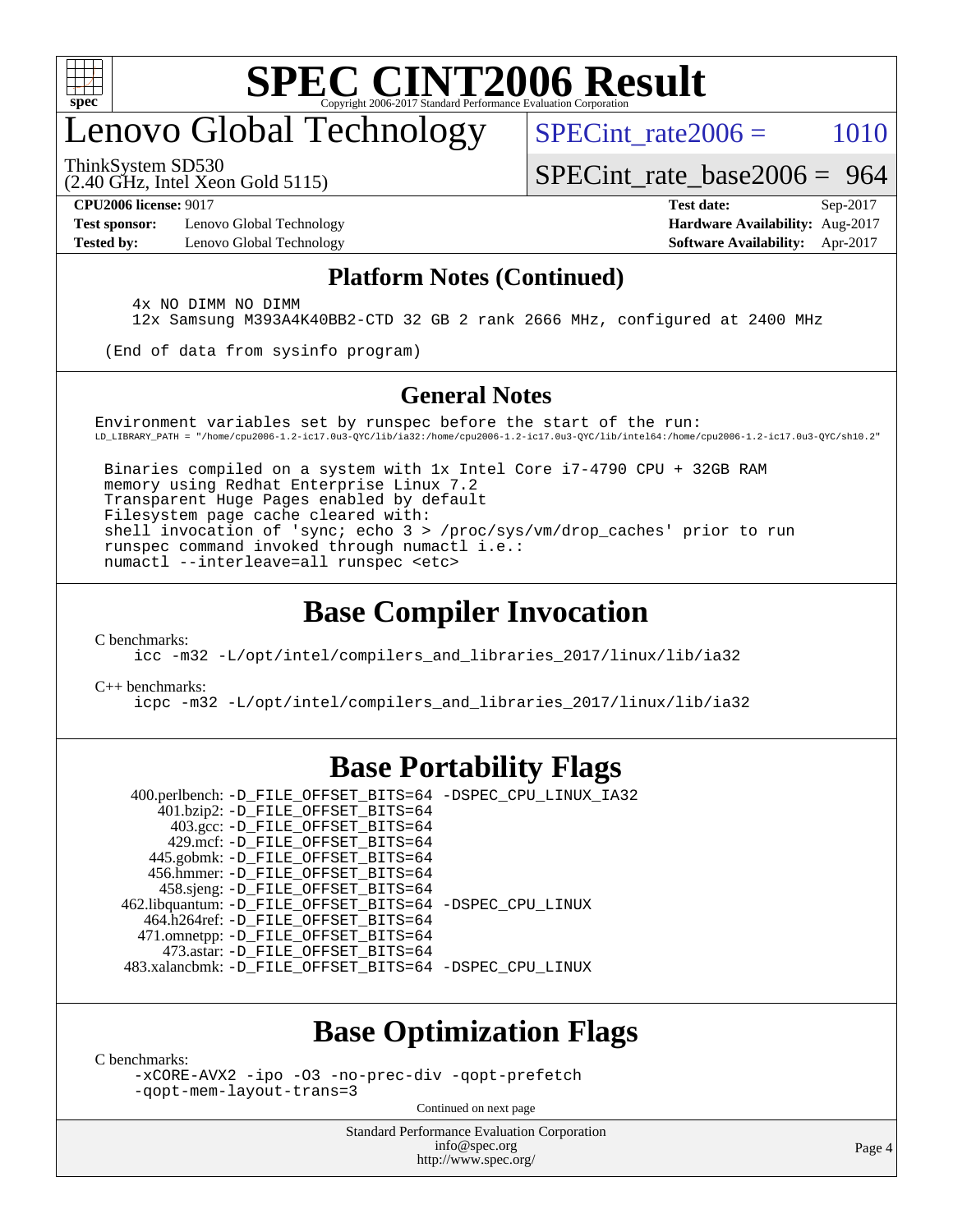

# enovo Global Technology

ThinkSystem SD530

 $SPECTnt_rate2006 = 1010$ 

[SPECint\\_rate\\_base2006 =](http://www.spec.org/auto/cpu2006/Docs/result-fields.html#SPECintratebase2006) 964

(2.40 GHz, Intel Xeon Gold 5115)

**[Test sponsor:](http://www.spec.org/auto/cpu2006/Docs/result-fields.html#Testsponsor)** Lenovo Global Technology **[Hardware Availability:](http://www.spec.org/auto/cpu2006/Docs/result-fields.html#HardwareAvailability)** Aug-2017 **[Tested by:](http://www.spec.org/auto/cpu2006/Docs/result-fields.html#Testedby)** Lenovo Global Technology **[Software Availability:](http://www.spec.org/auto/cpu2006/Docs/result-fields.html#SoftwareAvailability)** Apr-2017

**[CPU2006 license:](http://www.spec.org/auto/cpu2006/Docs/result-fields.html#CPU2006license)** 9017 **[Test date:](http://www.spec.org/auto/cpu2006/Docs/result-fields.html#Testdate)** Sep-2017

### **[Base Optimization Flags \(Continued\)](http://www.spec.org/auto/cpu2006/Docs/result-fields.html#BaseOptimizationFlags)**

[C++ benchmarks:](http://www.spec.org/auto/cpu2006/Docs/result-fields.html#CXXbenchmarks)

[-xCORE-AVX2](http://www.spec.org/cpu2006/results/res2017q4/cpu2006-20170918-50112.flags.html#user_CXXbase_f-xCORE-AVX2) [-ipo](http://www.spec.org/cpu2006/results/res2017q4/cpu2006-20170918-50112.flags.html#user_CXXbase_f-ipo) [-O3](http://www.spec.org/cpu2006/results/res2017q4/cpu2006-20170918-50112.flags.html#user_CXXbase_f-O3) [-no-prec-div](http://www.spec.org/cpu2006/results/res2017q4/cpu2006-20170918-50112.flags.html#user_CXXbase_f-no-prec-div) [-qopt-prefetch](http://www.spec.org/cpu2006/results/res2017q4/cpu2006-20170918-50112.flags.html#user_CXXbase_f-qopt-prefetch) [-qopt-mem-layout-trans=3](http://www.spec.org/cpu2006/results/res2017q4/cpu2006-20170918-50112.flags.html#user_CXXbase_f-qopt-mem-layout-trans_170f5be61cd2cedc9b54468c59262d5d) [-Wl,-z,muldefs](http://www.spec.org/cpu2006/results/res2017q4/cpu2006-20170918-50112.flags.html#user_CXXbase_link_force_multiple1_74079c344b956b9658436fd1b6dd3a8a) [-L/sh10.2 -lsmartheap](http://www.spec.org/cpu2006/results/res2017q4/cpu2006-20170918-50112.flags.html#user_CXXbase_SmartHeap_b831f2d313e2fffa6dfe3f00ffc1f1c0)

### **[Base Other Flags](http://www.spec.org/auto/cpu2006/Docs/result-fields.html#BaseOtherFlags)**

[C benchmarks](http://www.spec.org/auto/cpu2006/Docs/result-fields.html#Cbenchmarks):

403.gcc: [-Dalloca=\\_alloca](http://www.spec.org/cpu2006/results/res2017q4/cpu2006-20170918-50112.flags.html#b403.gcc_baseEXTRA_CFLAGS_Dalloca_be3056838c12de2578596ca5467af7f3)

### **[Peak Compiler Invocation](http://www.spec.org/auto/cpu2006/Docs/result-fields.html#PeakCompilerInvocation)**

[C benchmarks \(except as noted below\)](http://www.spec.org/auto/cpu2006/Docs/result-fields.html#Cbenchmarksexceptasnotedbelow):

[icc -m32 -L/opt/intel/compilers\\_and\\_libraries\\_2017/linux/lib/ia32](http://www.spec.org/cpu2006/results/res2017q4/cpu2006-20170918-50112.flags.html#user_CCpeak_intel_icc_c29f3ff5a7ed067b11e4ec10a03f03ae)

400.perlbench: [icc -m64](http://www.spec.org/cpu2006/results/res2017q4/cpu2006-20170918-50112.flags.html#user_peakCCLD400_perlbench_intel_icc_64bit_bda6cc9af1fdbb0edc3795bac97ada53)

401.bzip2: [icc -m64](http://www.spec.org/cpu2006/results/res2017q4/cpu2006-20170918-50112.flags.html#user_peakCCLD401_bzip2_intel_icc_64bit_bda6cc9af1fdbb0edc3795bac97ada53)

456.hmmer: [icc -m64](http://www.spec.org/cpu2006/results/res2017q4/cpu2006-20170918-50112.flags.html#user_peakCCLD456_hmmer_intel_icc_64bit_bda6cc9af1fdbb0edc3795bac97ada53)

458.sjeng: [icc -m64](http://www.spec.org/cpu2006/results/res2017q4/cpu2006-20170918-50112.flags.html#user_peakCCLD458_sjeng_intel_icc_64bit_bda6cc9af1fdbb0edc3795bac97ada53)

#### [C++ benchmarks:](http://www.spec.org/auto/cpu2006/Docs/result-fields.html#CXXbenchmarks)

[icpc -m32 -L/opt/intel/compilers\\_and\\_libraries\\_2017/linux/lib/ia32](http://www.spec.org/cpu2006/results/res2017q4/cpu2006-20170918-50112.flags.html#user_CXXpeak_intel_icpc_8c35c7808b62dab9ae41a1aa06361b6b)

#### **[Peak Portability Flags](http://www.spec.org/auto/cpu2006/Docs/result-fields.html#PeakPortabilityFlags)**

 400.perlbench: [-DSPEC\\_CPU\\_LP64](http://www.spec.org/cpu2006/results/res2017q4/cpu2006-20170918-50112.flags.html#b400.perlbench_peakCPORTABILITY_DSPEC_CPU_LP64) [-DSPEC\\_CPU\\_LINUX\\_X64](http://www.spec.org/cpu2006/results/res2017q4/cpu2006-20170918-50112.flags.html#b400.perlbench_peakCPORTABILITY_DSPEC_CPU_LINUX_X64) 401.bzip2: [-DSPEC\\_CPU\\_LP64](http://www.spec.org/cpu2006/results/res2017q4/cpu2006-20170918-50112.flags.html#suite_peakCPORTABILITY401_bzip2_DSPEC_CPU_LP64) 403.gcc: [-D\\_FILE\\_OFFSET\\_BITS=64](http://www.spec.org/cpu2006/results/res2017q4/cpu2006-20170918-50112.flags.html#user_peakPORTABILITY403_gcc_file_offset_bits_64_438cf9856305ebd76870a2c6dc2689ab) 429.mcf: [-D\\_FILE\\_OFFSET\\_BITS=64](http://www.spec.org/cpu2006/results/res2017q4/cpu2006-20170918-50112.flags.html#user_peakPORTABILITY429_mcf_file_offset_bits_64_438cf9856305ebd76870a2c6dc2689ab) 445.gobmk: [-D\\_FILE\\_OFFSET\\_BITS=64](http://www.spec.org/cpu2006/results/res2017q4/cpu2006-20170918-50112.flags.html#user_peakPORTABILITY445_gobmk_file_offset_bits_64_438cf9856305ebd76870a2c6dc2689ab) 456.hmmer: [-DSPEC\\_CPU\\_LP64](http://www.spec.org/cpu2006/results/res2017q4/cpu2006-20170918-50112.flags.html#suite_peakCPORTABILITY456_hmmer_DSPEC_CPU_LP64) 458.sjeng: [-DSPEC\\_CPU\\_LP64](http://www.spec.org/cpu2006/results/res2017q4/cpu2006-20170918-50112.flags.html#suite_peakCPORTABILITY458_sjeng_DSPEC_CPU_LP64) 462.libquantum: [-D\\_FILE\\_OFFSET\\_BITS=64](http://www.spec.org/cpu2006/results/res2017q4/cpu2006-20170918-50112.flags.html#user_peakPORTABILITY462_libquantum_file_offset_bits_64_438cf9856305ebd76870a2c6dc2689ab) [-DSPEC\\_CPU\\_LINUX](http://www.spec.org/cpu2006/results/res2017q4/cpu2006-20170918-50112.flags.html#b462.libquantum_peakCPORTABILITY_DSPEC_CPU_LINUX) 464.h264ref: [-D\\_FILE\\_OFFSET\\_BITS=64](http://www.spec.org/cpu2006/results/res2017q4/cpu2006-20170918-50112.flags.html#user_peakPORTABILITY464_h264ref_file_offset_bits_64_438cf9856305ebd76870a2c6dc2689ab) 471.omnetpp: [-D\\_FILE\\_OFFSET\\_BITS=64](http://www.spec.org/cpu2006/results/res2017q4/cpu2006-20170918-50112.flags.html#user_peakPORTABILITY471_omnetpp_file_offset_bits_64_438cf9856305ebd76870a2c6dc2689ab) 473.astar: [-D\\_FILE\\_OFFSET\\_BITS=64](http://www.spec.org/cpu2006/results/res2017q4/cpu2006-20170918-50112.flags.html#user_peakPORTABILITY473_astar_file_offset_bits_64_438cf9856305ebd76870a2c6dc2689ab) 483.xalancbmk: [-D\\_FILE\\_OFFSET\\_BITS=64](http://www.spec.org/cpu2006/results/res2017q4/cpu2006-20170918-50112.flags.html#user_peakPORTABILITY483_xalancbmk_file_offset_bits_64_438cf9856305ebd76870a2c6dc2689ab) [-DSPEC\\_CPU\\_LINUX](http://www.spec.org/cpu2006/results/res2017q4/cpu2006-20170918-50112.flags.html#b483.xalancbmk_peakCXXPORTABILITY_DSPEC_CPU_LINUX)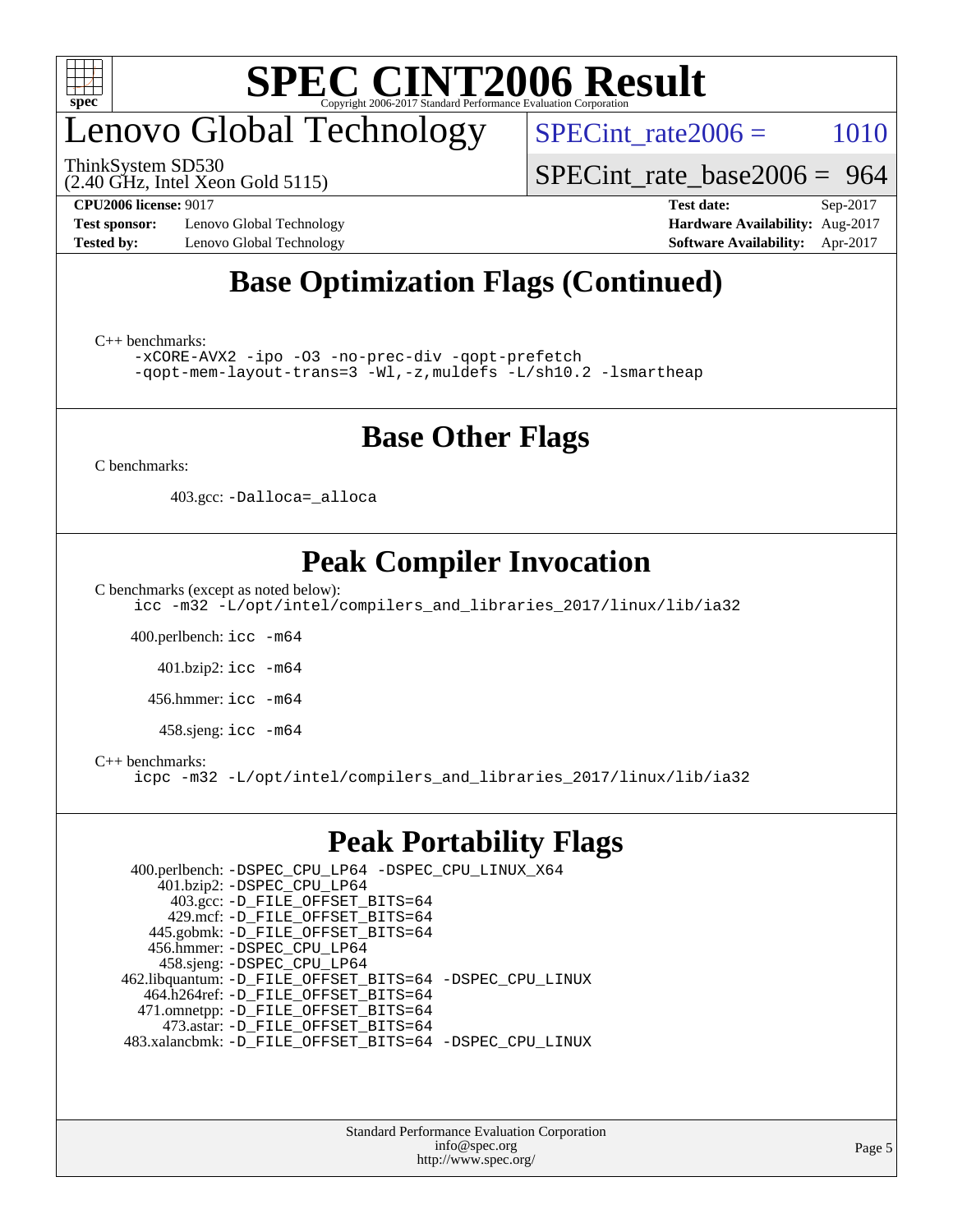

### enovo Global Technology

 $SPECTnt_rate2006 = 1010$ 

(2.40 GHz, Intel Xeon Gold 5115) ThinkSystem SD530

[SPECint\\_rate\\_base2006 =](http://www.spec.org/auto/cpu2006/Docs/result-fields.html#SPECintratebase2006) 964

**[Test sponsor:](http://www.spec.org/auto/cpu2006/Docs/result-fields.html#Testsponsor)** Lenovo Global Technology **[Hardware Availability:](http://www.spec.org/auto/cpu2006/Docs/result-fields.html#HardwareAvailability)** Aug-2017 **[Tested by:](http://www.spec.org/auto/cpu2006/Docs/result-fields.html#Testedby)** Lenovo Global Technology **[Software Availability:](http://www.spec.org/auto/cpu2006/Docs/result-fields.html#SoftwareAvailability)** Apr-2017

**[CPU2006 license:](http://www.spec.org/auto/cpu2006/Docs/result-fields.html#CPU2006license)** 9017 **[Test date:](http://www.spec.org/auto/cpu2006/Docs/result-fields.html#Testdate)** Sep-2017

### **[Peak Optimization Flags](http://www.spec.org/auto/cpu2006/Docs/result-fields.html#PeakOptimizationFlags)**

#### [C benchmarks](http://www.spec.org/auto/cpu2006/Docs/result-fields.html#Cbenchmarks):

 400.perlbench: [-prof-gen](http://www.spec.org/cpu2006/results/res2017q4/cpu2006-20170918-50112.flags.html#user_peakPASS1_CFLAGSPASS1_LDCFLAGS400_perlbench_prof_gen_e43856698f6ca7b7e442dfd80e94a8fc)(pass 1) [-prof-use](http://www.spec.org/cpu2006/results/res2017q4/cpu2006-20170918-50112.flags.html#user_peakPASS2_CFLAGSPASS2_LDCFLAGS400_perlbench_prof_use_bccf7792157ff70d64e32fe3e1250b55)(pass 2) [-xCORE-AVX2](http://www.spec.org/cpu2006/results/res2017q4/cpu2006-20170918-50112.flags.html#user_peakPASS2_CFLAGSPASS2_LDCFLAGS400_perlbench_f-xCORE-AVX2)(pass 2)  $-par-num-threads=1(pass 1) -ipo(pass 2) -O3(pass 2)$  $-par-num-threads=1(pass 1) -ipo(pass 2) -O3(pass 2)$  $-par-num-threads=1(pass 1) -ipo(pass 2) -O3(pass 2)$  $-par-num-threads=1(pass 1) -ipo(pass 2) -O3(pass 2)$  $-par-num-threads=1(pass 1) -ipo(pass 2) -O3(pass 2)$  $-par-num-threads=1(pass 1) -ipo(pass 2) -O3(pass 2)$ [-no-prec-div](http://www.spec.org/cpu2006/results/res2017q4/cpu2006-20170918-50112.flags.html#user_peakPASS2_CFLAGSPASS2_LDCFLAGS400_perlbench_f-no-prec-div)(pass 2) [-auto-ilp32](http://www.spec.org/cpu2006/results/res2017q4/cpu2006-20170918-50112.flags.html#user_peakCOPTIMIZE400_perlbench_f-auto-ilp32) [-qopt-mem-layout-trans=3](http://www.spec.org/cpu2006/results/res2017q4/cpu2006-20170918-50112.flags.html#user_peakCOPTIMIZE400_perlbench_f-qopt-mem-layout-trans_170f5be61cd2cedc9b54468c59262d5d) 401.bzip2: [-prof-gen](http://www.spec.org/cpu2006/results/res2017q4/cpu2006-20170918-50112.flags.html#user_peakPASS1_CFLAGSPASS1_LDCFLAGS401_bzip2_prof_gen_e43856698f6ca7b7e442dfd80e94a8fc)(pass 1) [-prof-use](http://www.spec.org/cpu2006/results/res2017q4/cpu2006-20170918-50112.flags.html#user_peakPASS2_CFLAGSPASS2_LDCFLAGS401_bzip2_prof_use_bccf7792157ff70d64e32fe3e1250b55)(pass 2) [-xCORE-AVX2](http://www.spec.org/cpu2006/results/res2017q4/cpu2006-20170918-50112.flags.html#user_peakPASS2_CFLAGSPASS2_LDCFLAGS401_bzip2_f-xCORE-AVX2)(pass 2) [-par-num-threads=1](http://www.spec.org/cpu2006/results/res2017q4/cpu2006-20170918-50112.flags.html#user_peakPASS1_CFLAGSPASS1_LDCFLAGS401_bzip2_par_num_threads_786a6ff141b4e9e90432e998842df6c2)(pass 1) [-ipo](http://www.spec.org/cpu2006/results/res2017q4/cpu2006-20170918-50112.flags.html#user_peakPASS2_CFLAGSPASS2_LDCFLAGS401_bzip2_f-ipo)(pass 2) [-O3](http://www.spec.org/cpu2006/results/res2017q4/cpu2006-20170918-50112.flags.html#user_peakPASS2_CFLAGSPASS2_LDCFLAGS401_bzip2_f-O3)(pass 2) [-no-prec-div](http://www.spec.org/cpu2006/results/res2017q4/cpu2006-20170918-50112.flags.html#user_peakPASS2_CFLAGSPASS2_LDCFLAGS401_bzip2_f-no-prec-div)(pass 2) [-qopt-prefetch](http://www.spec.org/cpu2006/results/res2017q4/cpu2006-20170918-50112.flags.html#user_peakCOPTIMIZE401_bzip2_f-qopt-prefetch) [-auto-ilp32](http://www.spec.org/cpu2006/results/res2017q4/cpu2006-20170918-50112.flags.html#user_peakCOPTIMIZE401_bzip2_f-auto-ilp32) [-qopt-mem-layout-trans=3](http://www.spec.org/cpu2006/results/res2017q4/cpu2006-20170918-50112.flags.html#user_peakCOPTIMIZE401_bzip2_f-qopt-mem-layout-trans_170f5be61cd2cedc9b54468c59262d5d) 403.gcc: [-xCORE-AVX2](http://www.spec.org/cpu2006/results/res2017q4/cpu2006-20170918-50112.flags.html#user_peakOPTIMIZE403_gcc_f-xCORE-AVX2) [-ipo](http://www.spec.org/cpu2006/results/res2017q4/cpu2006-20170918-50112.flags.html#user_peakOPTIMIZE403_gcc_f-ipo) [-O3](http://www.spec.org/cpu2006/results/res2017q4/cpu2006-20170918-50112.flags.html#user_peakOPTIMIZE403_gcc_f-O3) [-no-prec-div](http://www.spec.org/cpu2006/results/res2017q4/cpu2006-20170918-50112.flags.html#user_peakOPTIMIZE403_gcc_f-no-prec-div) [-qopt-mem-layout-trans=3](http://www.spec.org/cpu2006/results/res2017q4/cpu2006-20170918-50112.flags.html#user_peakCOPTIMIZE403_gcc_f-qopt-mem-layout-trans_170f5be61cd2cedc9b54468c59262d5d)  $429$ .mcf: basepeak = yes 445.gobmk: [-prof-gen](http://www.spec.org/cpu2006/results/res2017q4/cpu2006-20170918-50112.flags.html#user_peakPASS1_CFLAGSPASS1_LDCFLAGS445_gobmk_prof_gen_e43856698f6ca7b7e442dfd80e94a8fc)(pass 1) [-prof-use](http://www.spec.org/cpu2006/results/res2017q4/cpu2006-20170918-50112.flags.html#user_peakPASS2_CFLAGSPASS2_LDCFLAGSPASS2_LDFLAGS445_gobmk_prof_use_bccf7792157ff70d64e32fe3e1250b55)(pass 2) [-xCORE-AVX2](http://www.spec.org/cpu2006/results/res2017q4/cpu2006-20170918-50112.flags.html#user_peakPASS2_CFLAGSPASS2_LDCFLAGSPASS2_LDFLAGS445_gobmk_f-xCORE-AVX2)(pass 2)  $-par-num-threads=1(pass 1) -ipo(pass 2) -O3(pass 2)$  $-par-num-threads=1(pass 1) -ipo(pass 2) -O3(pass 2)$  $-par-num-threads=1(pass 1) -ipo(pass 2) -O3(pass 2)$  $-par-num-threads=1(pass 1) -ipo(pass 2) -O3(pass 2)$  $-par-num-threads=1(pass 1) -ipo(pass 2) -O3(pass 2)$  $-par-num-threads=1(pass 1) -ipo(pass 2) -O3(pass 2)$ [-no-prec-div](http://www.spec.org/cpu2006/results/res2017q4/cpu2006-20170918-50112.flags.html#user_peakPASS2_LDCFLAGS445_gobmk_f-no-prec-div)(pass 2) [-qopt-mem-layout-trans=3](http://www.spec.org/cpu2006/results/res2017q4/cpu2006-20170918-50112.flags.html#user_peakCOPTIMIZE445_gobmk_f-qopt-mem-layout-trans_170f5be61cd2cedc9b54468c59262d5d) 456.hmmer: [-xCORE-AVX2](http://www.spec.org/cpu2006/results/res2017q4/cpu2006-20170918-50112.flags.html#user_peakOPTIMIZE456_hmmer_f-xCORE-AVX2) [-ipo](http://www.spec.org/cpu2006/results/res2017q4/cpu2006-20170918-50112.flags.html#user_peakOPTIMIZE456_hmmer_f-ipo) [-O3](http://www.spec.org/cpu2006/results/res2017q4/cpu2006-20170918-50112.flags.html#user_peakOPTIMIZE456_hmmer_f-O3) [-no-prec-div](http://www.spec.org/cpu2006/results/res2017q4/cpu2006-20170918-50112.flags.html#user_peakOPTIMIZE456_hmmer_f-no-prec-div) [-unroll2](http://www.spec.org/cpu2006/results/res2017q4/cpu2006-20170918-50112.flags.html#user_peakCOPTIMIZE456_hmmer_f-unroll_784dae83bebfb236979b41d2422d7ec2) [-auto-ilp32](http://www.spec.org/cpu2006/results/res2017q4/cpu2006-20170918-50112.flags.html#user_peakCOPTIMIZE456_hmmer_f-auto-ilp32) [-qopt-mem-layout-trans=3](http://www.spec.org/cpu2006/results/res2017q4/cpu2006-20170918-50112.flags.html#user_peakCOPTIMIZE456_hmmer_f-qopt-mem-layout-trans_170f5be61cd2cedc9b54468c59262d5d) 458.sjeng: [-prof-gen](http://www.spec.org/cpu2006/results/res2017q4/cpu2006-20170918-50112.flags.html#user_peakPASS1_CFLAGSPASS1_LDCFLAGS458_sjeng_prof_gen_e43856698f6ca7b7e442dfd80e94a8fc)(pass 1) [-prof-use](http://www.spec.org/cpu2006/results/res2017q4/cpu2006-20170918-50112.flags.html#user_peakPASS2_CFLAGSPASS2_LDCFLAGS458_sjeng_prof_use_bccf7792157ff70d64e32fe3e1250b55)(pass 2) [-xCORE-AVX2](http://www.spec.org/cpu2006/results/res2017q4/cpu2006-20170918-50112.flags.html#user_peakPASS2_CFLAGSPASS2_LDCFLAGS458_sjeng_f-xCORE-AVX2)(pass 2)  $-par-num-threads=1(pass 1) -ipo(pass 2) -O3(pass 2)$  $-par-num-threads=1(pass 1) -ipo(pass 2) -O3(pass 2)$  $-par-num-threads=1(pass 1) -ipo(pass 2) -O3(pass 2)$  $-par-num-threads=1(pass 1) -ipo(pass 2) -O3(pass 2)$  $-par-num-threads=1(pass 1) -ipo(pass 2) -O3(pass 2)$  $-par-num-threads=1(pass 1) -ipo(pass 2) -O3(pass 2)$ [-no-prec-div](http://www.spec.org/cpu2006/results/res2017q4/cpu2006-20170918-50112.flags.html#user_peakPASS2_CFLAGSPASS2_LDCFLAGS458_sjeng_f-no-prec-div)(pass 2) [-unroll4](http://www.spec.org/cpu2006/results/res2017q4/cpu2006-20170918-50112.flags.html#user_peakCOPTIMIZE458_sjeng_f-unroll_4e5e4ed65b7fd20bdcd365bec371b81f) [-auto-ilp32](http://www.spec.org/cpu2006/results/res2017q4/cpu2006-20170918-50112.flags.html#user_peakCOPTIMIZE458_sjeng_f-auto-ilp32) [-qopt-mem-layout-trans=3](http://www.spec.org/cpu2006/results/res2017q4/cpu2006-20170918-50112.flags.html#user_peakCOPTIMIZE458_sjeng_f-qopt-mem-layout-trans_170f5be61cd2cedc9b54468c59262d5d)  $462$ .libquantum: basepeak = yes 464.h264ref: [-prof-gen](http://www.spec.org/cpu2006/results/res2017q4/cpu2006-20170918-50112.flags.html#user_peakPASS1_CFLAGSPASS1_LDCFLAGS464_h264ref_prof_gen_e43856698f6ca7b7e442dfd80e94a8fc)(pass 1) [-prof-use](http://www.spec.org/cpu2006/results/res2017q4/cpu2006-20170918-50112.flags.html#user_peakPASS2_CFLAGSPASS2_LDCFLAGS464_h264ref_prof_use_bccf7792157ff70d64e32fe3e1250b55)(pass 2) [-xCORE-AVX2](http://www.spec.org/cpu2006/results/res2017q4/cpu2006-20170918-50112.flags.html#user_peakPASS2_CFLAGSPASS2_LDCFLAGS464_h264ref_f-xCORE-AVX2)(pass 2)  $-par-num-threads=1(pass 1) -ipo(pass 2) -O3(pass 2)$  $-par-num-threads=1(pass 1) -ipo(pass 2) -O3(pass 2)$  $-par-num-threads=1(pass 1) -ipo(pass 2) -O3(pass 2)$  $-par-num-threads=1(pass 1) -ipo(pass 2) -O3(pass 2)$  $-par-num-threads=1(pass 1) -ipo(pass 2) -O3(pass 2)$  $-par-num-threads=1(pass 1) -ipo(pass 2) -O3(pass 2)$ [-no-prec-div](http://www.spec.org/cpu2006/results/res2017q4/cpu2006-20170918-50112.flags.html#user_peakPASS2_CFLAGSPASS2_LDCFLAGS464_h264ref_f-no-prec-div)(pass 2) [-unroll2](http://www.spec.org/cpu2006/results/res2017q4/cpu2006-20170918-50112.flags.html#user_peakCOPTIMIZE464_h264ref_f-unroll_784dae83bebfb236979b41d2422d7ec2) [-qopt-mem-layout-trans=3](http://www.spec.org/cpu2006/results/res2017q4/cpu2006-20170918-50112.flags.html#user_peakCOPTIMIZE464_h264ref_f-qopt-mem-layout-trans_170f5be61cd2cedc9b54468c59262d5d) [C++ benchmarks:](http://www.spec.org/auto/cpu2006/Docs/result-fields.html#CXXbenchmarks) 471.omnetpp: [-prof-gen](http://www.spec.org/cpu2006/results/res2017q4/cpu2006-20170918-50112.flags.html#user_peakPASS1_CXXFLAGSPASS1_LDCXXFLAGS471_omnetpp_prof_gen_e43856698f6ca7b7e442dfd80e94a8fc)(pass 1) [-prof-use](http://www.spec.org/cpu2006/results/res2017q4/cpu2006-20170918-50112.flags.html#user_peakPASS2_CXXFLAGSPASS2_LDCXXFLAGS471_omnetpp_prof_use_bccf7792157ff70d64e32fe3e1250b55)(pass 2) [-xCORE-AVX2](http://www.spec.org/cpu2006/results/res2017q4/cpu2006-20170918-50112.flags.html#user_peakPASS2_CXXFLAGSPASS2_LDCXXFLAGS471_omnetpp_f-xCORE-AVX2)(pass 2)  $-par-num-threads=1(pass 1) -ipo(pass 2) -O3(pass 2)$  $-par-num-threads=1(pass 1) -ipo(pass 2) -O3(pass 2)$  $-par-num-threads=1(pass 1) -ipo(pass 2) -O3(pass 2)$  $-par-num-threads=1(pass 1) -ipo(pass 2) -O3(pass 2)$  $-par-num-threads=1(pass 1) -ipo(pass 2) -O3(pass 2)$  $-par-num-threads=1(pass 1) -ipo(pass 2) -O3(pass 2)$ [-no-prec-div](http://www.spec.org/cpu2006/results/res2017q4/cpu2006-20170918-50112.flags.html#user_peakPASS2_CXXFLAGSPASS2_LDCXXFLAGS471_omnetpp_f-no-prec-div)(pass 2) [-qopt-ra-region-strategy=block](http://www.spec.org/cpu2006/results/res2017q4/cpu2006-20170918-50112.flags.html#user_peakCXXOPTIMIZE471_omnetpp_f-qopt-ra-region-strategy_430aa8f7c220cbde92ae827fa8d9be32)  [-qopt-mem-layout-trans=3](http://www.spec.org/cpu2006/results/res2017q4/cpu2006-20170918-50112.flags.html#user_peakCXXOPTIMIZE471_omnetpp_f-qopt-mem-layout-trans_170f5be61cd2cedc9b54468c59262d5d) [-Wl,-z,muldefs](http://www.spec.org/cpu2006/results/res2017q4/cpu2006-20170918-50112.flags.html#user_peakEXTRA_LDFLAGS471_omnetpp_link_force_multiple1_74079c344b956b9658436fd1b6dd3a8a) [-L/sh10.2 -lsmartheap](http://www.spec.org/cpu2006/results/res2017q4/cpu2006-20170918-50112.flags.html#user_peakEXTRA_LIBS471_omnetpp_SmartHeap_b831f2d313e2fffa6dfe3f00ffc1f1c0) 473.astar: basepeak = yes  $483.xalanchmk: basepeak = yes$